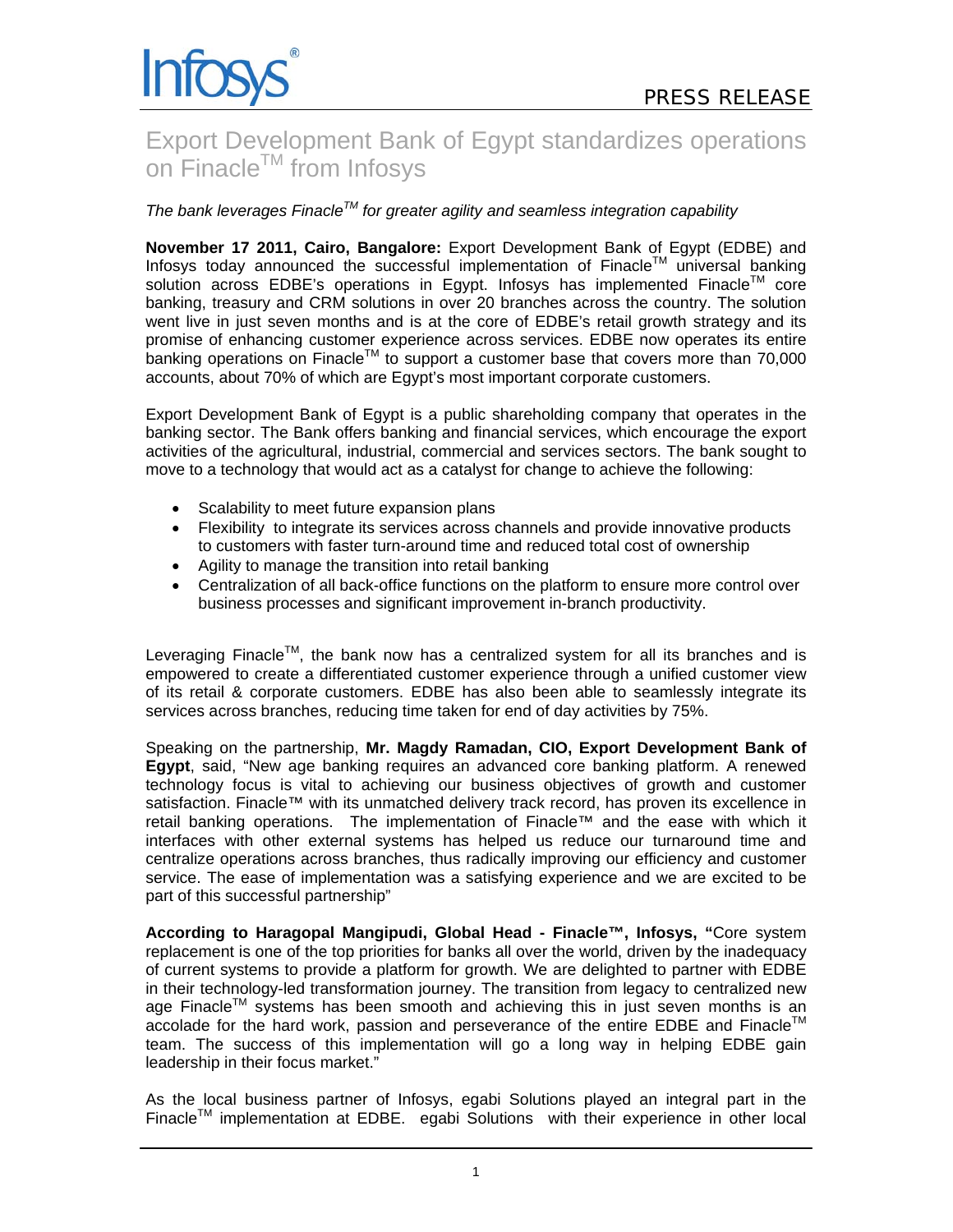

implementation of Finacle<sup>TM</sup> and in-depth understanding of local banking practices were able to provide specialist skills to support the implementation.

#### **About Export Development Bank of Egypt**

Since its inception, EDBE has been and still is characterized by having a majority public sector ownership profile. According to its articles of incorporation, public sector shareholding in EDBE shall not be less than 75% at any point in time. In 1983, the bank was established by the National Investment Bank and the big four public sector banks: National Bank of Egypt, Banque Misr, Banque du Caire, and Bank of Alexandria having 100% shareholding in the bank. The founder shareholders themselves are wholly government owned. As such, the bank remains with a predominantly public sector ownership. EDBE was able to meet the EGP 500 mn minimum capital requirement of the CBE as the bank's shareholders have fully paid the required increase to bring the bank's paid-up capital in par with the CBE requirement.

#### **About egabi Solutions:**

egabi is a local world-class, IT services and enterprise solutions organization that has maintained the leadership of Business Professional Solutions and Services Organization. egabi grows one day after another into specializations with a diversity of industries, and extensive presence in the Arab and African Region with a vision to extend the area of expertise and become globally recognized, this is applied through an extensive path of professional solutions and services made by skillful employees, fully-dedicated to what they do.

#### **About Finacle™ Universal Banking Solution**

Finacle™ from Infosys partners with banks to power-up their innovation agenda, enabling them to differentiate their products and service, enhance customer experience and achieve greater operational efficiency. This framework for multi-disciplinary change enables banks to shift their strategic and operational priorities.

Finacle™ solutions address the core banking, e-banking, mobile banking, Islamic banking, treasury, wealth management and CRM requirements of retail, corporate and universal banks worldwide. Several powerful and differentiating features make Finacle™ one of the most comprehensive, flexible and scalable universal banking solution in its class. These solutions, when associated with Finacle™ services, empower banks to maximize their opportunities for growth, while minimizing the risks that come with large-scale business transformation. For more information, visit [www.infosys.com/Finacle™](http://www.infosys.com/finacle)

# **About Infosys**

Many of the world's most successful organizations rely on the 142,000 people of Infosys to deliver measurable business value. Infosys provides business consulting, technology, engineering and outsourcing services to help clients in over 30 countries build tomorrow's enterprise.

For more information about Infosys (NASDAQ: INFY), visit www.infosys.com

# **Infosys Safe Harbor**

Certain statements in this release concerning our future growth prospects are forwardlooking statements, which involve a number of risks and uncertainties that could cause actual results to differ materially from those in such forward-looking statements. The risks and uncertainties relating to these statements include, but are not limited to, risks and uncertainties regarding fluctuations in earnings, fluctuations in foreign exchange rates, our ability to manage growth, intense competition in IT services including those factors which may affect our cost advantage, wage increases in India, our ability to attract and retain highly skilled professionals, time and cost overruns on fixed-price, fixed-time frame contracts, client